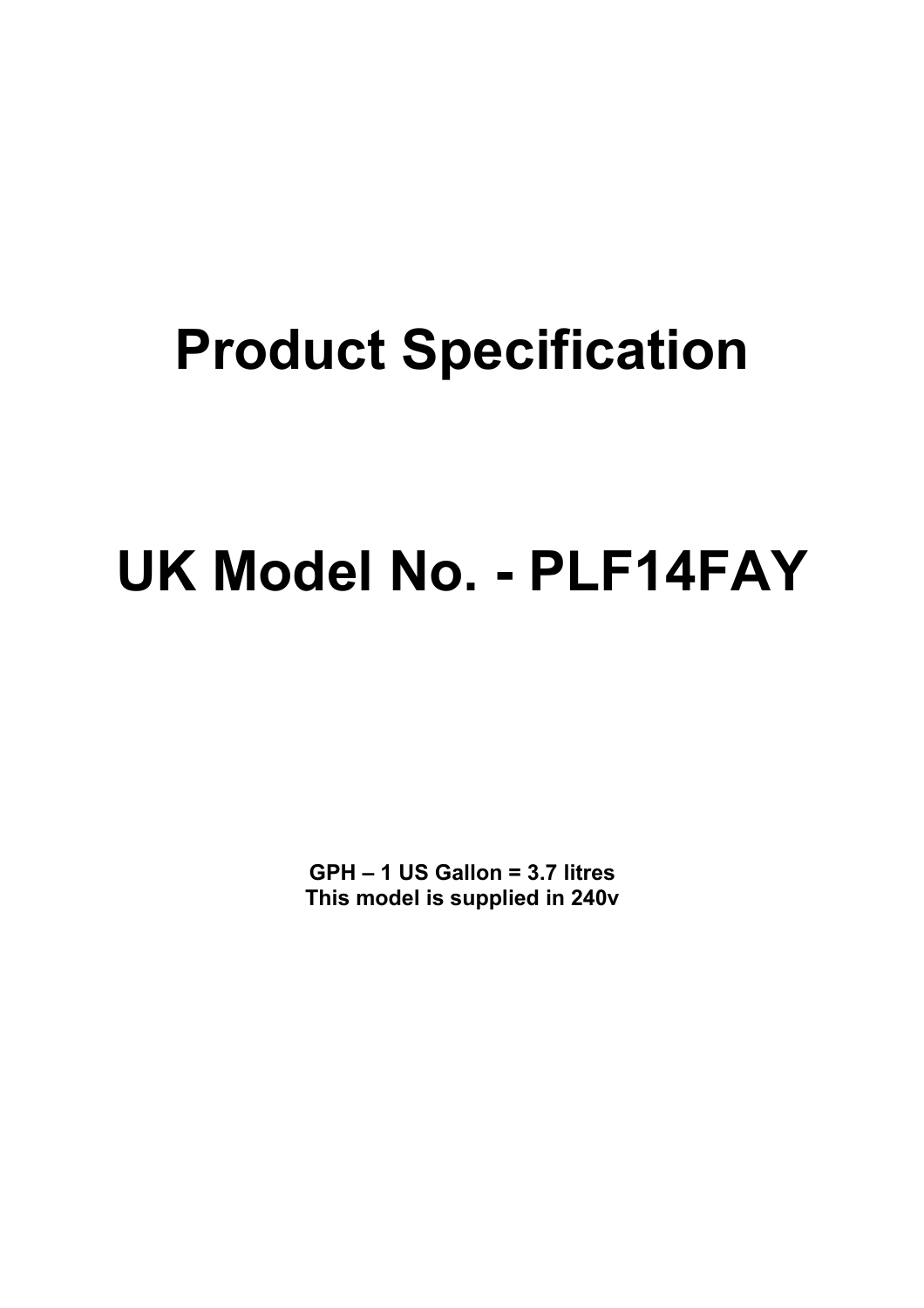#### **Models**

- $\Box$  PLF8FA delivers 8 gph of chilled drinking water.
- $\Box$  PLF8FAH is a Hot 'N Cold and serves 45 cups of piping hot water, plus 8 ghp of chilled drinking water.
- $\Box$  PLF14FA delivers 14 gph of chilled drinking water.
- **Q** PLF14FAH is a Hot 'N Cold and serves 45 cups of piping hot water, plus 14 gph of chilled drinking water.

#### **Standard Features**

- ▶ Waterways Are Lead-Free In Materials & Construction
- > Stainless Steel Top
- ▶ Dial-A-Drink® Bubbler
- > Flexible Bubbler Guard
- ▶ Heavy-Gauge Galvanized Structural Steel Frame
- > Stainless Steel Wrap-Around Base Resists Corrosion
- > High-Efficiency Cooling Tank and Coil
- $\blacktriangleright$  Refrigerant R-134a
- $\blacktriangleright$  Limited 5-Year Warranty

#### **Installation**

- $\triangleright$  Prior to roughing-in, consult with local, state, and federal codes.
- $\blacktriangleright$  Shipped with complete instructions.

#### **Colors**

- $\Box$  Standard Cabinet Finish: Mocha Tan Acrylic Enamel
- $\Box$  Optional finishes at extra cost: Stainless Steel and Baked Enamel finishes
	- $\Box$  Specify Finish  $\Box$

#### **Accessories**

*Glass Fillers*

- $\Box$  Push Handle 029603-004
- **Push Back 029603-005**
- **Push Down 029603-006**
- $\Box$  Glass Filler Kit is required for Field Installation of the above glass fillers (except Models PLF8FAH AND PLF14FAH).

#### *Foot Pedal*

- $\Box$  Factory Installed On Special Request
- $\Box$  Kits Available for Field Installation

**Limited 5-Year Warranty** (Continental limits of the United States and Canada): Five years on the sealed refrigeration system and most component parts. Detailed warranty certificate enclosed with each water





### WATER COOLERS AGAINST-A-WALL OR FREE-STANDING

Plumbing connections are completely enclosed within the cabinet, permitting flushto-wall installation that saves as much as 30% floor space and simplifies housekeeping.

#### Model PLF8FA Shown

cooler; sample copy available upon request.

Components in these water coolers/fountains are lead free as defined by the Safe Drinking Water Act Amendments of 1986, and the Lead Contamination Control Act of 1988.



**MD** Models covered by these specifications comply with all Models covered by these specifications comply with all known Plumbing Codes. Listed by Underwriter's Laboratories. Certified by Canadian Standards Association, and Certified to Air Conditioning and Refrigeration Institute Standard 1010.



Indicates conformity to European Union Directives.

**Export Warranty:** One year on the sealed refrigeration system and most component parts. Four-year replacement contract on sealed refrigeration system. Detailed warranty certificate enclosed with each water cooler, sample copy available upon request.

Specifications are subject to change without notice.

Copyright 1999 OASIS Corporation

Oasis® and Dial-A-Drink® are registered trademarks of OASIS Corporation.

\*Air Conditioning and Refrigeration Institute Standard Rating Condition 80°F inlet water temperature.

\*\* Special export models available, operable on 220-240 volts, 50/60 Hz. UL, CSA and ARI certification not applicable.

\*\*\*Hot 'N Cold™ Model delivers 45 six-ounce cups of water per hour in addition to cold water.

|              | 50°F Drinking Water<br>90°F Ambient Air<br>Temperature* |                                |                |                                | 115 Volts, 60 Hz    |                                    |                       |                                                          |                                                 |                                |
|--------------|---------------------------------------------------------|--------------------------------|----------------|--------------------------------|---------------------|------------------------------------|-----------------------|----------------------------------------------------------|-------------------------------------------------|--------------------------------|
| <b>Model</b> | <b>Rated</b><br>Capacity<br><b>GPH</b>                  | <b>Base Rate</b><br><b>GPH</b> | Pre-<br>Cooler | Hot 'N<br>Cold<br><b>Model</b> | Compr.<br><b>HP</b> | <b>Full</b><br>Load<br><b>Amps</b> | Rated<br><b>Watts</b> | <b>Glass Filler</b><br><b>Accessory</b><br><b>Option</b> | <b>Cabinet</b><br><b>Color</b><br><b>Option</b> | <b>Net Weight</b><br>(Approx.) |
| PLF8FA       | 8.0                                                     | 8.0                            | <b>No</b>      | <b>No</b>                      | 1/5                 | 4.6                                | 320                   | <b>Yes</b>                                               | <b>Yes</b>                                      | 94 Lbs.                        |
| PLF8FAH***   | 8.0                                                     | 8.0                            | <b>No</b>      | Yes                            | 1/5                 | 8.9                                | 820                   | <b>No</b>                                                | Yes                                             | 98 Lbs.                        |
| PLF14FA**    | 14.0                                                    | 8.0                            | Yes            | <b>No</b>                      | 1/5                 | 4.6                                | 320                   | Yes                                                      | Yes                                             | 96 Lbs.                        |
| PLF14FAH***  | 14.0                                                    | 8.0                            | Yes            | Yes                            | 1/5                 | 8.9                                | 820                   | <b>No</b>                                                | Yes                                             | 99 Lbs.                        |